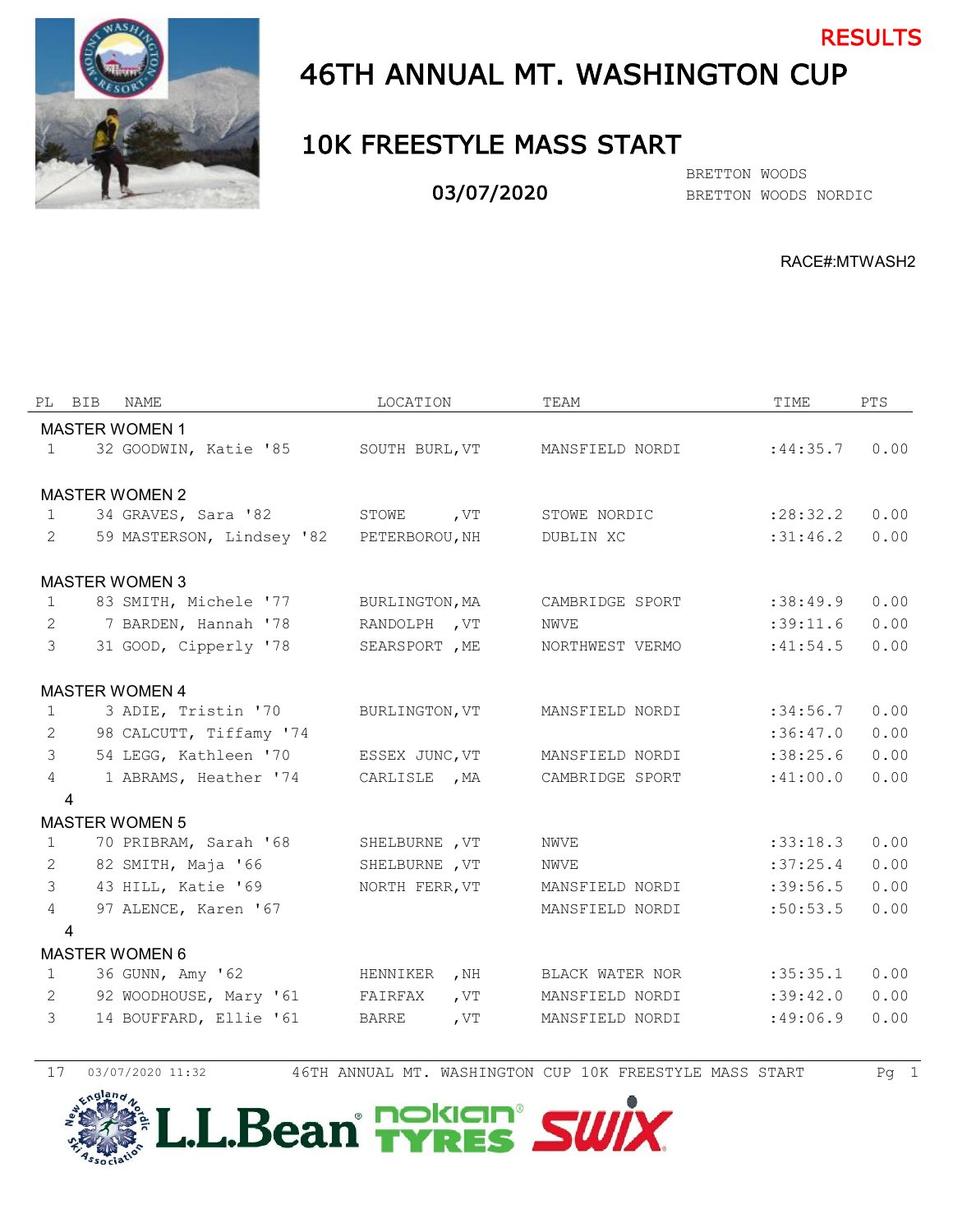| PL BIB          | NAME                       | LOCATION       |        | TEAM            | TIME       | PTS  |
|-----------------|----------------------------|----------------|--------|-----------------|------------|------|
|                 | <b>MASTER WOMEN 6</b>      |                |        |                 |            |      |
| 4               | 2 ADAMOWICZ, Renate '63    | BURLINGTON, VT |        | MANSFIELD NORDI | :53:15.6   | 0.00 |
| 4               |                            |                |        |                 |            |      |
|                 | <b>MASTER WOMEN 7</b>      |                |        |                 |            |      |
| $\mathbf{1}$    | 41 HANOWSKI, Joann '56     | UNDERHILL , VT |        | MANSFIELD NORDI | :33:03.5   | 0.00 |
| $\mathbf{2}$    | 64 MOODY, Kimberly '55     | POWNAL         | , ME   | SCHUSSVEREIN    | :41:11.5   | 0.00 |
| $\mathcal{S}$   | 87 WHITE, Jennifer '59     | WAITSFIELD, VT |        | STOWE NORDIC    | :42:30.9   | 0.00 |
|                 |                            |                |        |                 |            |      |
|                 | <b>MASTER WOMEN 8</b>      |                |        |                 |            |      |
| $\mathbf{1}$    | 67 NOURJIAN, Carrie '52    | STOWE          | , VT   | STOWE NORDIC    | :36:37.7   | 0.00 |
| 2               | 66 NEWTON, Jody '52        | WAYLAND        | , $MA$ | CSU             | :40:44.2   | 0.00 |
|                 |                            |                |        |                 |            |      |
|                 | <b>MASTER MEN 1</b>        |                |        |                 |            |      |
| $\mathbf 1$     | 88 WILLIAMS, Tristan '86   | CHOCORUA , NH  |        |                 | :26:32.8   | 0.00 |
| $\mathbf{2}$    | 62 MILLAR, Michael '86     | SOUTH BURL, VT |        | MANSFIELD NORDI | : 27:34.0  | 0.00 |
|                 |                            |                |        |                 |            |      |
|                 | <b>MASTER MEN 2</b>        |                |        |                 |            |      |
| $\mathbf{1}$    | 96 HOLLENBACH, Jake '81    |                |        |                 | : 25:36.6  | 0.00 |
| 2               | 33 GRAVES, Neal '83        | STOWE, VT      |        | STOWE NORDIC    | : 25: 40.4 | 0.00 |
| 3               | 52 LABER, Nate '81         | RICHMOND       | , $VT$ | MANSFIELD NORDI | :27:22.0   | 0.00 |
| $\overline{4}$  | 27 GAUGHAN, Michael '82    | WINOOSKI       | , VT   | MANSFIELD NORDI | : 27: 24.4 | 0.00 |
| 5               | 51 KATSENES, Matthew '83   | MOULTONBOR, NH |        |                 | :34:10.8   | 0.00 |
| 5               |                            |                |        |                 |            |      |
|                 | <b>MASTER MEN 3</b>        |                |        |                 |            |      |
| $\mathbf{1}$    | 23 ENMAN, Eli '77          | HUNTINGTON, VT |        | NWVE - ROSSIGNO | : 25:36.5  | 0.00 |
| 2               | 86 TRAUTZ, Nick '77        | HEBRON         | , ME   | HEBRON SKI CLUB | : 25:46.7  | 0.00 |
| 3               | 26 GALLAUDET, Eli '75      | ANDOVER        | , $MA$ | CSU             | :27:20.7   | 0.00 |
| $\overline{4}$  | 13 BOLDUC, Damian '77      | CRAFTSBURY, VT |        | NWVE            | : 28:50.2  | 0.00 |
| 5               | 6 BARDEN, Brendan '77      | RANDOLPH, VT   |        | NWVE            | :32:51.0   | 0.00 |
| 6               | 38 HAKIM, Michael '77      | SHELBURNE , VT |        | NWVE            | :32:54.4   | 0.00 |
| 7               | 63 MILLER, Jonathan '76    | BETHEL         | , $VT$ | NWVE            | :33:41.5   | 0.00 |
| 7               |                            |                |        |                 |            |      |
|                 | <b>MASTER MEN 4</b>        |                |        |                 |            |      |
| $\mathbf{1}$    | 21 DARLING, Eric '73       | SHELBURNE , VT |        | NWVE            | :26:54.8   | 0.00 |
| 2               | 78 SAKALOWSKY, John '71    | NEWTON         | , MA   | CAMBRIDGE SPORT | : 27:19.2  | 0.00 |
| 3               | 80 SHULLENBERGER, Luke '71 | WATERBURY, VT  |        | NWVE            | : 27: 40.6 | 0.00 |
| $4\overline{ }$ | 20 CRAFTS, Steve '71       | BURLINGTON, VT |        | MANSFIELD NORDI | :30:59.3   | 0.00 |
| 5               | 9 BEDNARCZYK, Dallas '70   | MEDFORD, MA    |        |                 | :36:38.6   | 0.00 |
| 5               |                            |                |        |                 |            |      |
|                 | <b>MASTER MEN 5</b>        |                |        |                 |            |      |
| 1               | 5 ATWOOD, Bryan '67        | LITCHFIELD, CT |        | BERKSHIRE TRAIL | :30:12.6   | 0.00 |
| 2               | 28 GIERSCH, Pat '66        | NATICK, MA     |        | CAMBRIDGE SPORT | :30:19.5   | 0.00 |
| 3               | 39 HAMILTON, Ed '66        | SHELBURNE , VT |        | NWVE            | :30:25.8   | 0.00 |
| 4               | 90 WILLSEY, Jamie '67      | HINESBURG , VT |        | NWVE            | :31:02.1   | 0.00 |
|                 |                            |                |        |                 |            |      |

03/07/2020 11:32 46TH ANNUAL MT. WASHINGTON CUP 10K FREESTYLE MASS START Pg 2

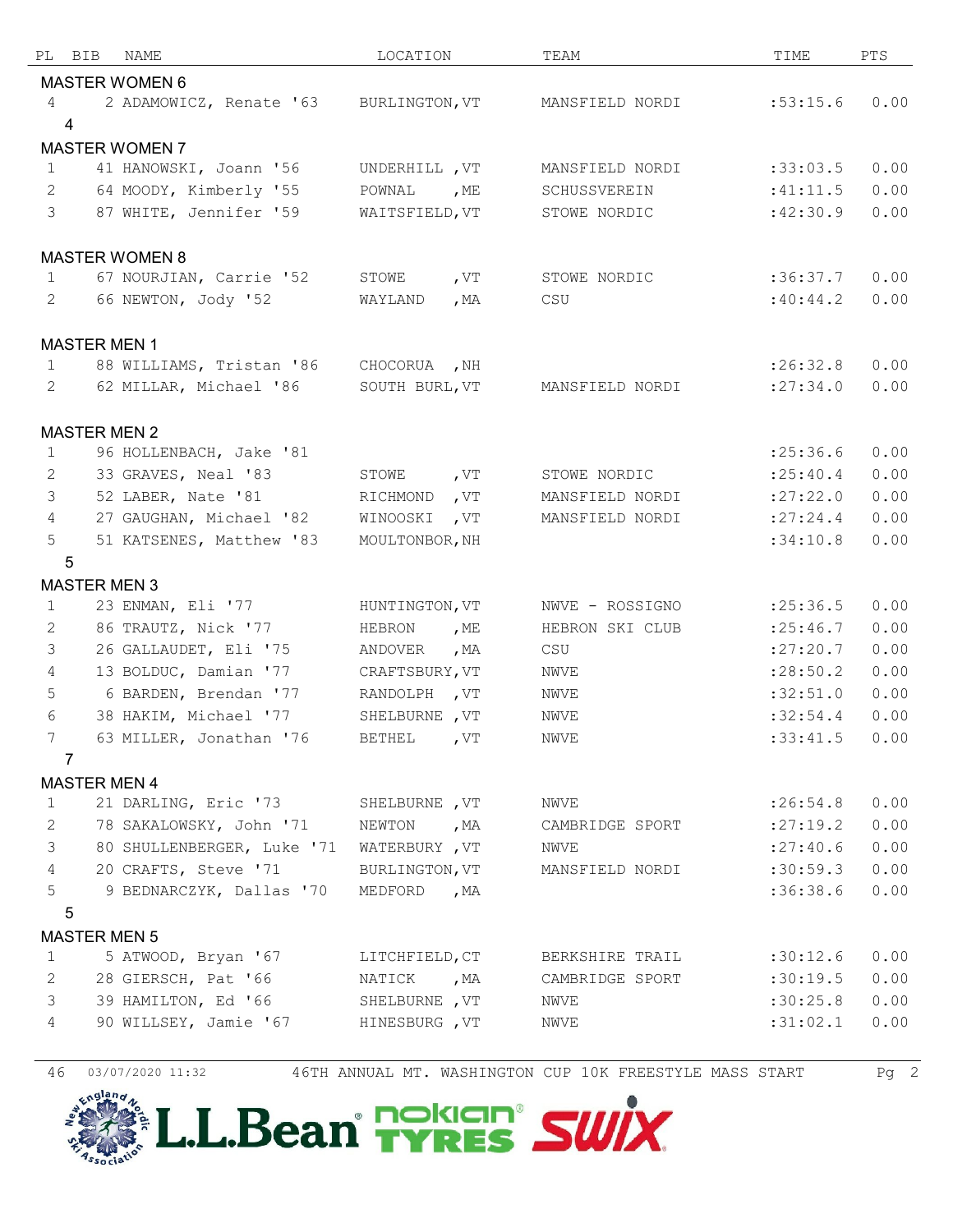| PL              | <b>BIB</b>           | NAME                                  | LOCATION       |        | TEAM            | TIME      | PTS  |  |  |  |
|-----------------|----------------------|---------------------------------------|----------------|--------|-----------------|-----------|------|--|--|--|
|                 | <b>MASTER MEN 5</b>  |                                       |                |        |                 |           |      |  |  |  |
| 5               |                      | 53 LEGG, Andrew '68                   | ESSEX JUNC, VT |        | MANSFIELD NORDI | :32:50.2  | 0.00 |  |  |  |
| 6               |                      | 22 ELLIS, Jim '65                     | HUBBARDSTO, MA |        | CAMBRIDGE SPORT | :35:15.5  | 0.00 |  |  |  |
| 7               |                      | 68 PICKARSKI, Benjamin '68            | PERU           | , VT   |                 | :38:23.5  | 0.00 |  |  |  |
| 8               |                      | 17 BROWN, Scott '67                   | BINGHAMTON, NY |        | CAYUGA NORDIC S | :39:58.2  | 0.00 |  |  |  |
| 9               |                      | 49 JONES, Morgan '69                  | BOSTON         | , $MA$ |                 | :41:48.6  | 0.00 |  |  |  |
|                 | 9                    |                                       |                |        |                 |           |      |  |  |  |
|                 | <b>MASTER MEN 6</b>  |                                       |                |        |                 |           |      |  |  |  |
| $\mathbf{1}$    |                      | 71 PRIMEAU, Robert '61                | NEWPORT        | , $VT$ | MSTF            | :32:07.4  | 0.00 |  |  |  |
| 2               |                      | 85 SOLNIT, Aaron '61                  | <b>BATH</b>    | , $NH$ | I AM ULLR       | :33:32.2  | 0.00 |  |  |  |
| 3               |                      | 84 SMITH, Thomas '63                  | WELLESLEY , MA |        | CAMBRIDGE SPORT | :33:36.8  | 0.00 |  |  |  |
| $\overline{4}$  |                      | 57 LOWENTHAL, James '64               | NORTHAMPTO, MA |        | BERKSHIRE TRAIL | :33:38.6  | 0.00 |  |  |  |
| 5               |                      | 65 NAIMIE, Christopher '63            | WILMOT         | , $NH$ | BOW NORDIC      | :34:07.7  | 0.00 |  |  |  |
| 6               |                      | 10 BLAIR, Ian '62                     | <b>BETHEL</b>  | , ME   | BETHEL OUTING C | :34:12.1  | 0.00 |  |  |  |
| $7\phantom{.0}$ |                      | 55 LONGENBACH, Kort '62               | WILLISTON , VT |        | MANSFIELD NORDI | :34:35.2  | 0.00 |  |  |  |
| 8               |                      | 99 CALCUTT, Dennis '64                |                |        |                 | :36:43.6  | 0.00 |  |  |  |
|                 | 8                    |                                       |                |        |                 |           |      |  |  |  |
|                 | <b>MASTER MEN 7</b>  |                                       |                |        |                 |           |      |  |  |  |
| $\mathbf{1}$    |                      | 19 COSTANZA, Richard '59              | FAIRFAX        | , $VT$ | MANSFIELD NORDI | : 28:51.8 | 0.00 |  |  |  |
| 2               |                      | 15 BRADLEE, Robert '57                | NORTH BILL, MA |        | WIDE MEADOW SKI | : 28:53.2 | 0.00 |  |  |  |
| 3               |                      | 46 JEPSON, Kurt '57                   | SCARBOROUG, ME |        | PORTLAND NORDIC | :34:38.1  | 0.00 |  |  |  |
| $\overline{4}$  |                      | 24 FALTUS, Robert '57                 | WATERTOWN, MA  |        | CAMBRIDGE SPORT | :34:49.1  | 0.00 |  |  |  |
| 5               |                      | 61 MELNIKOV, Michael '59              | PLAINVILLE, MA |        | CSU             | :37:17.9  | 0.00 |  |  |  |
|                 | $\sqrt{5}$           |                                       |                |        |                 |           |      |  |  |  |
|                 | <b>MASTER MEN 8</b>  |                                       |                |        |                 |           |      |  |  |  |
| $\mathbf{1}$    |                      | 48 JOHNSTON, David '53                | BRATTLEBOR, VT |        | MANSFIELD NORDI | :27:42.0  | 0.00 |  |  |  |
| 2               |                      | 37 GUNN, Charlie '54                  | HENNIKER , NH  |        | BLACK WATER NOR | : 29:06.6 | 0.00 |  |  |  |
| 3               |                      | 44 HOLMES, Graham '53                 | WAYLAND        | , $MA$ | CSU             | :36:28.1  | 0.00 |  |  |  |
| $\overline{4}$  |                      | 79 SCANNELL, Gordon '52               | POWNAL         | , $ME$ | SCHUSSVEREIN SK | :37:45.4  | 0.00 |  |  |  |
| 5               |                      | 81 SIMMS, Rob '54                     | SUTTON         | , $VT$ | CSU             | :39:20.6  | 0.00 |  |  |  |
| 6               |                      | 91 WILSON, Roger '52                  | WINCHESTER, MA |        | DRIFTER-XC      | :40:42.4  | 0.00 |  |  |  |
| 7               |                      | 8 BARKER, Rich '52                    | KITTERY , ME   |        |                 | :42:49.7  | 0.00 |  |  |  |
| 8               |                      | 30 GILLESPIE, Tony '52 CANTERBURY, NH |                |        | 2000            | 1:27:07.7 | 0.00 |  |  |  |
|                 | 8                    |                                       |                |        |                 |           |      |  |  |  |
|                 | <b>MASTER MEN 9</b>  |                                       |                |        |                 |           |      |  |  |  |
| $\mathbf{1}$    |                      | 25 FREEMAN, Donavon '48               | ANDOVER        | , NH   | MT WASHINGTON N | :34:54.4  | 0.00 |  |  |  |
| $\mathbf{2}$    |                      | 42 HARTMANN, Jud '48                  | GRAFTON        | , $VT$ | NWVE            | :38:09.3  | 0.00 |  |  |  |
| 3 <sup>7</sup>  |                      | 11 BLAND, Perry '49                   | WESTFORD       | , $VT$ | NWVE            | :39:53.4  | 0.00 |  |  |  |
|                 |                      |                                       |                |        |                 |           |      |  |  |  |
|                 | <b>MASTER MEN 11</b> |                                       |                |        |                 |           |      |  |  |  |
| $\mathbf{1}$    |                      | 35 GRAY, Bob '39                      | NEWBURY        | , VT   | PUTNEY SKI CLUB | :36:40.6  | 0.00 |  |  |  |
|                 |                      |                                       |                |        |                 |           |      |  |  |  |
|                 | <b>SENIOR MEN</b>    |                                       |                |        |                 |           |      |  |  |  |
| $\mathbf{1}$    |                      | 73 RABON, Thomas '94                  | BOSTON         | , $MA$ |                 | : 27:26.2 | 0.00 |  |  |  |
|                 |                      |                                       |                |        |                 |           |      |  |  |  |
|                 |                      |                                       |                |        |                 |           |      |  |  |  |

77 03/07/2020 11:32 46TH ANNUAL MT. WASHINGTON CUP 10K FREESTYLE MASS START Pg 3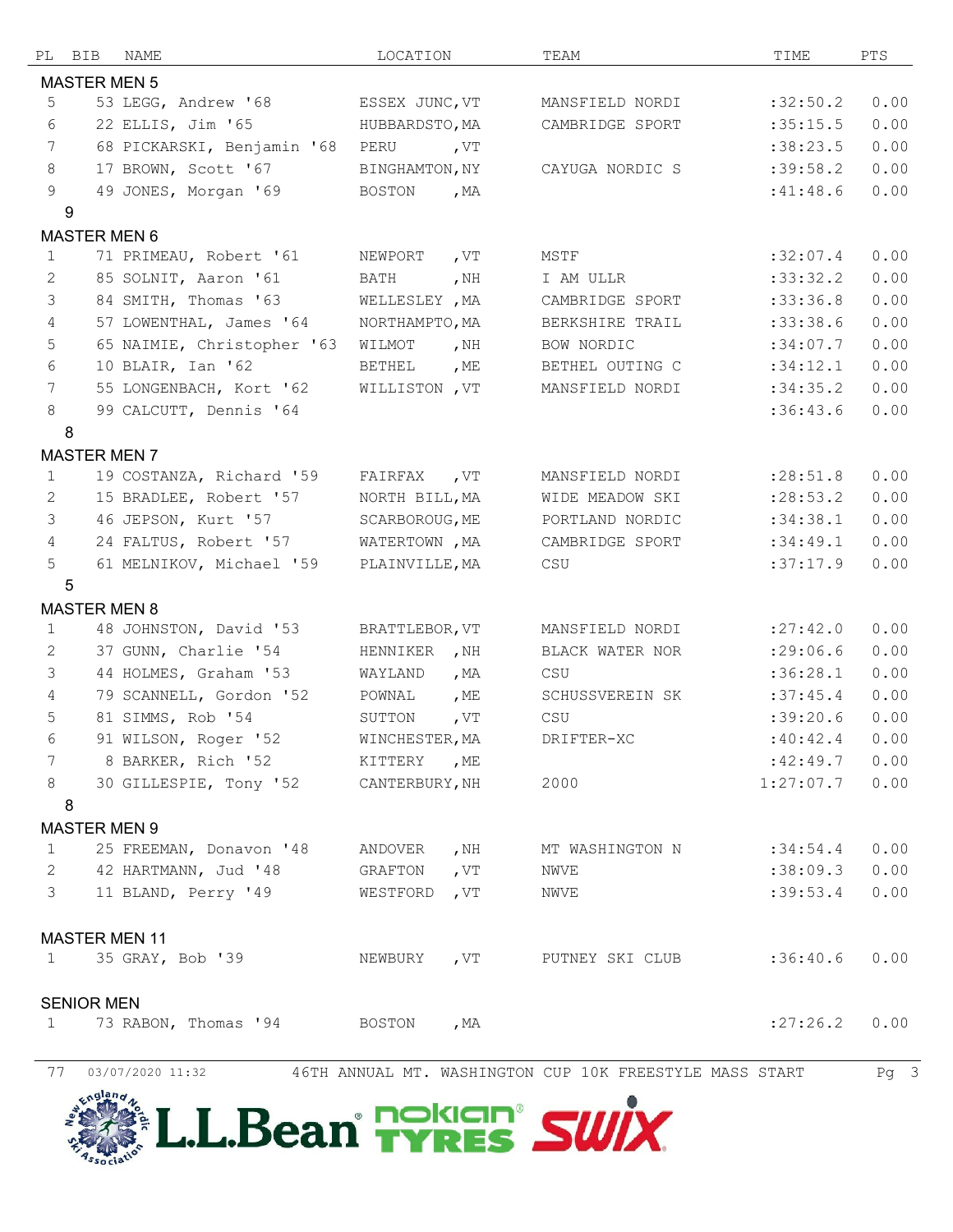| PL                | BIB               | NAME                                     | LOCATION       |        | TEAM            | TIME       | PTS  |
|-------------------|-------------------|------------------------------------------|----------------|--------|-----------------|------------|------|
|                   | <b>SENIOR MEN</b> |                                          |                |        |                 |            |      |
| $\mathbf{2}$      |                   | 56 LONGENBACH, Samuel '95                | WILLISTON, VT  |        | MANSFIELD NORDI | :30:17.3   | 0.00 |
| 3                 |                   | 74 RAVENELLE, Jeremy '95                 | BURLINGTON, VT |        | MANSFIELD NORDI | :31:53.7   | 0.00 |
| $\overline{4}$    |                   | 72 PUTNAM, Cody '94                      | COLCHESTER, VT |        |                 | :36:58.3   | 0.00 |
| 5                 |                   | 12 BOISSONEAULT, Cody '95                | SAINT ALBA, VT |        | NWVE            | :39:31.9   | 0.00 |
|                   | $\overline{5}$    |                                          |                |        |                 |            |      |
|                   | U12 GIRLS JR      |                                          |                |        |                 |            |      |
| $\mathbf{1}$      |                   | 50 JONES, Rhys '09                       | BOSTON         | , $MA$ |                 | :41:46.9   | 0.00 |
|                   |                   |                                          |                |        |                 |            |      |
|                   | U14 GIRLS JR      |                                          |                |        |                 |            |      |
| $\mathbf{1}$      |                   | 77 SAKAKEENY, Liam '06                   | NEWTON         | , $MA$ |                 | :43:09.6   | 0.00 |
|                   |                   |                                          |                |        |                 |            |      |
|                   | U18 GIRLS JR      |                                          |                |        |                 |            |      |
| $\mathbf{1}$      |                   | 18 CHIPMAN, Hannah '02                   | NORWICH , VT   |        | FORD SAYRE      | :30:43.1   | 0.00 |
| 2                 |                   | 75 ROTHE, Emma '02                       | HOPKINTON, NH  |        | BLACKWATER NORD | :32:41.9   | 0.00 |
| $\mathcal{S}$     |                   | 76 SABOL, Lily '02                       | CONTOOCOOK, NH |        | BLACKWATER NORD | :32:43.5   | 0.00 |
| $\overline{4}$    |                   | 58 MAGNUS, Lilly '02                     | HOLDERNESS, NH |        | HOLDERNESS NORD | :34:17.7   | 0.00 |
|                   | $\overline{4}$    |                                          |                |        |                 |            |      |
|                   |                   | <b>U20 OLDER JR GIRLS</b>                |                |        |                 |            |      |
| $\mathbf{1}$      |                   | 16 BROWN, Charlotte '01 ST PAUL , MN     |                |        | GREEN MOUNTAIN  | :30:49.8   | 0.00 |
|                   |                   |                                          |                |        |                 |            |      |
|                   | U23 WOMEN         |                                          |                |        |                 |            |      |
| $\mathbf{1}$      |                   | 47 JIMENEZ, Jose-manuel '62 NEW YORK, NY |                |        |                 | :34:42.1   | 0.00 |
| $\overline{2}$    |                   | 29 GILESPIE, Isabel '98 CANTERBURY, NH   |                |        |                 | 1:27:09.4  | 0.00 |
|                   |                   |                                          |                |        |                 |            |      |
|                   | U18 JR BOYS       | 60 MAY, Spencer '03                      | <b>LYME</b>    | , NH   | FORD SAYRE      | : 27: 47.5 | 0.00 |
| $\mathbf{1}$<br>2 |                   | 69 PICKARSKI, Jonathan '03               | PERU           | , $VT$ |                 | :38:21.3   | 0.00 |
|                   |                   |                                          |                |        |                 |            |      |
|                   | U23 MEN           |                                          |                |        |                 |            |      |
| $\mathbf{1}$      |                   | 89 WILLSEY, Cooper '97                   | HINESBURG , VT |        | NWVE            | : 25: 42.7 | 0.00 |
| 2                 |                   | 40 HAMILTON, Forrest '98                 | SHELBURNE , VT |        | NWVE            | :26:31.3   | 0.00 |
| 3                 |                   | 4 ANDERSON, Noel '99                     | ASHFIELD , MA  |        | MIDDLEBURY CLUB | : 28:44.1  | 0.00 |
|                   |                   |                                          |                |        |                 |            |      |

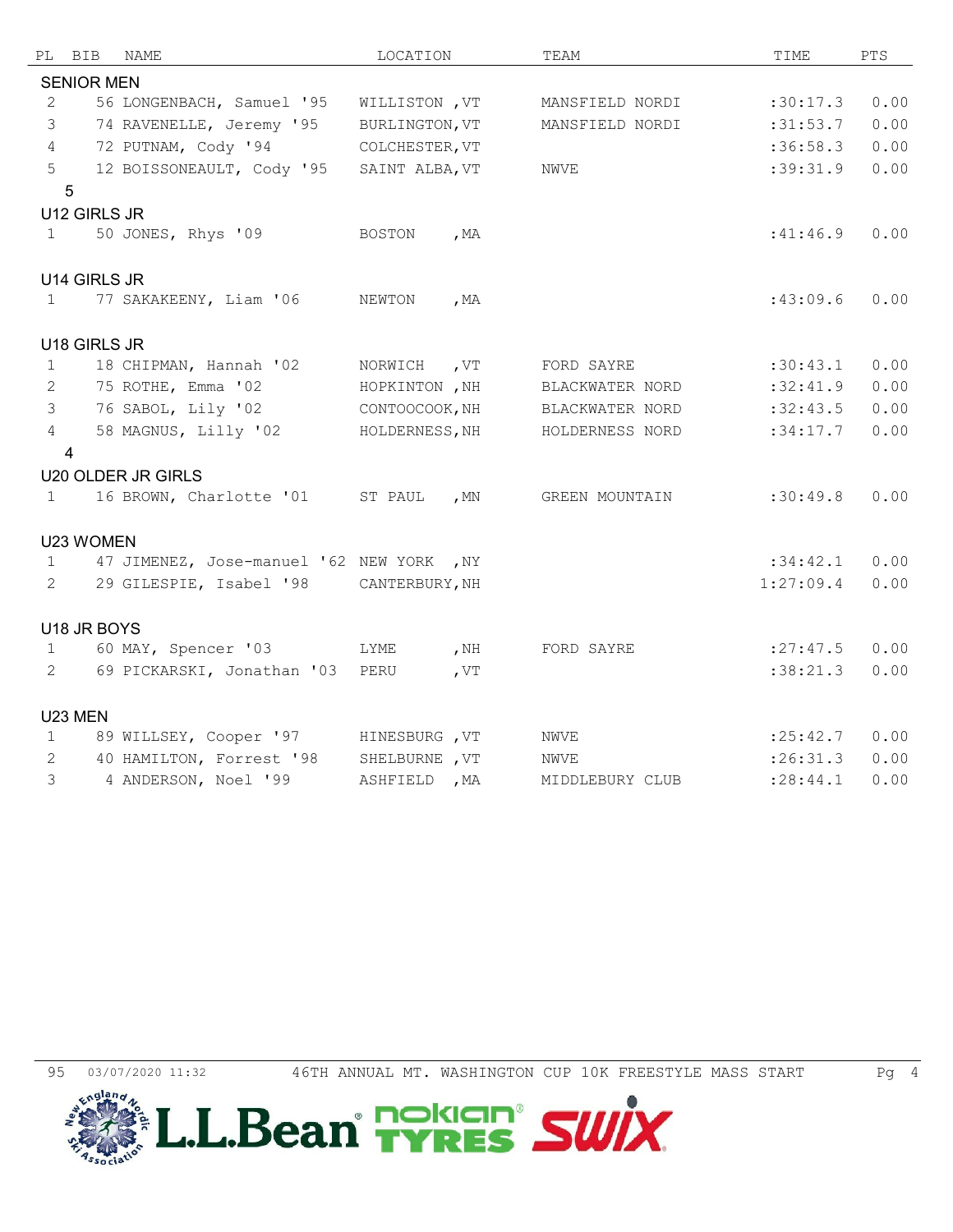## **46TH ANNUAL MT. WASHINGTON CUP RESULTS**

**03/07/2020**

 **CLS**

#### BRETTON WOODS NORDIC BRETTON WOODS

**10K FREESTYLE MASS START**



| <b>PLC</b> | <b>NAME</b>        | <b>LOCATION</b>      | <b>BIB</b> | PLC CLS | AGE GRP | TIME       | <b>PACE</b> |
|------------|--------------------|----------------------|------------|---------|---------|------------|-------------|
| 1          | ELI ENMAN          | HUNTINGTON VT        | 23         | 1 M3    | 40/44   | : 25:36.5  | 4:07        |
| 2          | JAKE HOLLENBACH    |                      | 96         | 1 M2    | 35/39   | : 25:36.6  | 4:07        |
| 3          | NEAL GRAVES        | STOWE VT             | 33         | 2 M2    | 35/39   | : 25: 40.4 | 4:08        |
| 4          | COOPER WILLSEY     | HINESBURG VT         | 89         | 1 U23   | 20/23   | : 25: 42.7 |             |
| 5          | NICK TRAUTZ        | HEBRON ME            | 86         | 2 M3    | 40/44   | : 25:46.7  | 4:09        |
| 6          | FORREST HAMILTON   | SHELBURNE VT         | 40         | 2 U23   | 20/23   | : 26:31.3  |             |
| 7          | TRISTAN WILLIAMS   | CHOCORUA NH          | 88         | 1 M1    | 30/34   | :26:32.8   | 4:16        |
| 8          | ERIC DARLING       | SHELBURNE VT         | 21         | 1 M4    | 45/49   | : 26:54.8  | 4:20        |
| 9          | JOHN SAKALOWSKY    | NEWTON MA            | 78         | 2 M4    | 45/49   | : 27:19.2  | 4:24        |
| 10         | ELI GALLAUDET      | ANDOVER MA           | 26         | 3 M3    | 40/44   | : 27: 20.7 | 4:24        |
| 11         | NATE LABER         | RICHMOND VT          | 52         | 3 M2    | 35/39   | : 27: 22.0 | 4:24        |
| 12         | MICHAEL GAUGHAN    | WINOOSKI VT          | 27         | 4 M2    | 35/39   | : 27: 24.4 | 4:25        |
| 13         | THOMAS RABON       | BOSTON MA            | 73         | 1 SR    | 23/29   | : 27:26.2  | 4:25        |
| 14         | MICHAEL MILLAR     | SOUTH BURLINGTON VT  | 62         | 2 M1    | 30/34   | : 27:34.0  | 4:26        |
| 15         | LUKE SHULLENBERGER | WATERBURY VT         | 80         | 3 M4    | 45/49   | : 27: 40.6 | 4:27        |
| 16         | DAVID JOHNSTON     | BRATTLEBORO VT       | 48         | 1 M8    | 65/69   | : 27:42.0  | 4:28        |
| 17         | SPENCER MAY        | LYME NH              | 60         | 1 U18   | 16/17   | : 27: 47.5 | 4:28        |
| 18         | SARA GRAVES        | STOWE VT             | 34         | 1 M2    | 35/39   | : 28:32.2  | 4:36        |
| 19         | NOEL ANDERSON      | ASHFIELD MA          | 4          | 3 U23   | 20/23   | : 28: 44.1 |             |
| 20         | DAMIAN BOLDUC      | CRAFTSBURY COMMON    | 13         | 4 M3    | 40/44   | : 28:50.2  | 4:39        |
| 21         | RICHARD COSTANZA   | FAIRFAX VT           | 19         | 1 M7    | 60/64   | : 28:51.8  | 4:39        |
| 22         | ROBERT BRADLEE     | NORTH BILLERICA MA   | 15         | 2 M7    | 60/64   | : 28:53.2  | 4:39        |
| 23         | CHARLIE GUNN       | HENNIKER NH          | 37         | 2 M8    | 65/69   | : 29:06.6  | 4:41        |
| 24         | BRYAN ATWOOD       | LITCHFIELD CT        | 5          | 1 M5    | 50/54   | :30:12.6   | 4:52        |
| 25         | SAMUEL LONGENBACH  | WILLISTON VT         | 56         | 2 SR    | 23/29   | :30:17.3   | 4:53        |
| 26         | PAT GIERSCH        | NATICK MA            | 28         | 2 M5    | 50/54   | :30:19.5   | 4:53        |
| 27         | ED HAMILTON        | SHELBURNE VT         | 39         | 3 M5    | 50/54   | :30:25.8   | 4:54        |
| 28         | HANNAH CHIPMAN     | NORWICH VT           | 18         | 1 U18   | 16/17   | :30:43.1   | 4:57        |
| 29         | CHARLOTTE BROWN    | ST PAUL MN           | 16         | 1 U20   | 18/19   | :30:49.8   | 4:58        |
| 30         | STEVE CRAFTS       | BURLINGTON VT        | 20         | 4 M4    | 45/49   | :30:59.3   | 4:59        |
| 31         | JAMIE WILLSEY      | HINESBURG VT         | 90         | 4 M5    | 50/54   | :31:02.1   | 5:00        |
| 32         | LINDSEY MASTERSON  | PETERBOROUGH NH      | 59         | 2 M2    | 35/39   | :31:46.2   | 5:07        |
| 33         | JEREMY RAVENELLE   | <b>BURLINGTON VT</b> | 74         | 3 SR    | 23/29   | :31:53.7   | 5:08        |
| 34         | ROBERT PRIMEAU     | NEWPORT VT           | 71         | 1 M6    | 55/59   | :32:07.4   | 5:10        |
| 35         | EMMA ROTHE         | HOPKINTON NH         | 75         | 2 U18   | 16/17   | :32:41.9   | 5:16        |
| 36         | LILY SABOL         | CONTOOCOOK NH        | 76         | 3 U18   | 16/17   | : 32: 43.5 | 5:16        |
| 37         | ANDREW LEGG        | ESSEX JUNCTION VT    | 53         | 5 M5    | 50/54   | :32:50.2   | 5:17        |
| 38         | BRENDAN BARDEN     | RANDOLPH VT          | - 6        | 5 M3    | 40/44   | :32:51.0   | 5:17        |
| 39         | MICHAEL HAKIM      | SHELBURNE VT         | 38         | 6 M3    | 40/44   | :32:54.4   | 5:18        |
| 40         | JOANN HANOWSKI     | UNDERHILL CENTER VT  | 41         | 1 M7    | 60/64   | :33:03.5   | 5:19        |
| 41         | SARAH PRIBRAM      | SHELBURNE VT         | 70         | 1 M5    | 50/54   | :33:18.3   | 5:22        |
| 42         | AARON SOLNIT       | BATH NH              | 85         | 2 M6    | 55/59   | :33:32.2   | 5:24        |
| 43         | THOMAS SMITH       | WELLESLEY MA         | 84         | 3 M6    | 55/59   | :33:36.8   | 5:25        |
| 44         | JAMES LOWENTHAL    | NORTHAMPTON MA       | 57         | 4 M6    | 55/59   | : 33: 38.6 | 5:25        |
| 45         | JONATHAN MILLER    | BETHEL VT            | 63         | 7 M3    | 40/44   | :33:41.5   | 5:26        |
| 46         | CHRISTOPHER NAIMIE | WILMOT NH            | 65         | 5 M6    | 55/59   | :34:07.7   | 5:30        |
| 47         | MATTHEW KATSENES   | MOULTONBORO NH       | 51         | 5 M2    | 35/39   | :34:10.8   | 5:30        |
| 48         | IAN BLAIR          | BETHEL ME            | 10         | 6 M6    | 55/59   | :34:12.1   | 5:30        |





03/07/2020 11:36 46TH ANNUAL MT. WASHINGTON CUP / 10K FREESTYLE MASS START Pg 1 OVRALL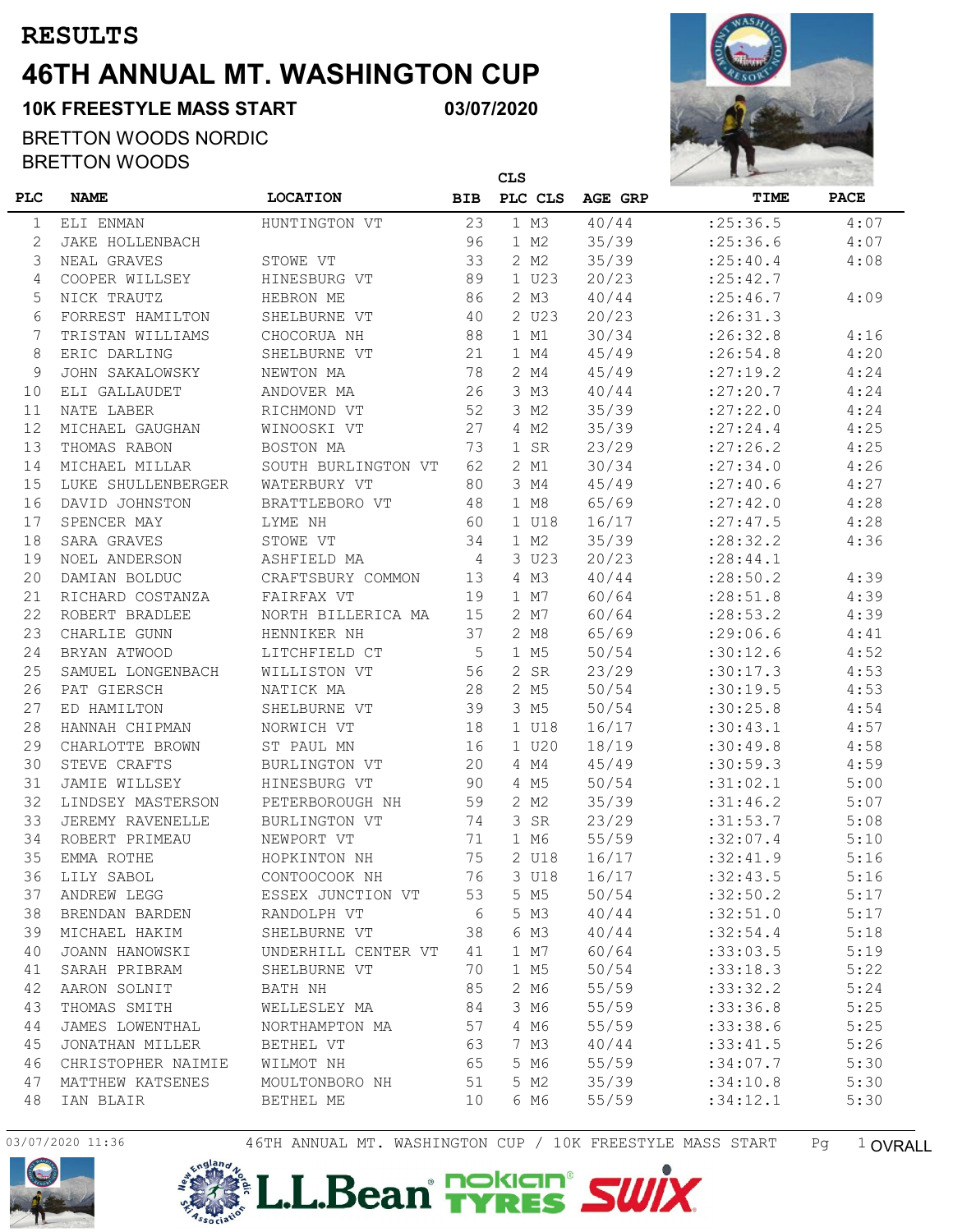## **46TH ANNUAL MT. WASHINGTON CUP RESULTS**

**03/07/2020**

#### BRETTON WOODS NORDIC BRETTON WOODS

**10K FREESTYLE MASS START**



|            |                     |                     | <b>CLS</b>      |                  |         | R D        |             |  |
|------------|---------------------|---------------------|-----------------|------------------|---------|------------|-------------|--|
| <b>PLC</b> | <b>NAME</b>         | <b>LOCATION</b>     | <b>BIB</b>      | PLC CLS          | AGE GRP | TIME       | <b>PACE</b> |  |
| 49         | LILLY MAGNUS        | HOLDERNESS NH       | 58              | 4 U18            | 16/17   | :34:17.7   | 5:31        |  |
| 50         | KORT LONGENBACH     | WILLISTON VT        | 55              | 7 M6             | 55/59   | :34:35.2   | 5:34        |  |
| 51         | KURT JEPSON         | SCARBOROUGH ME      | 46              | 3 M7             | 60/64   | : 34: 38.1 | 5:35        |  |
| 52         | JOSE-MANUEL JIMENEZ | NEW YORK NY         | 47              | 1 U23            | 20/23   | :34:42.1   |             |  |
| 53         | ROBERT FALTUS       | WATERTOWN MA        | 24              | 4 M7             | 60/64   | : 34: 49.1 | 5:36        |  |
| 54         | DONAVON FREEMAN     | ANDOVER NH          | 25              | 1 M9             | 70/74   | : 34: 54.4 | 5:37        |  |
| 55         | TRISTIN ADIE        | BURLINGTON VT       | 3               | 1 M4             | 45/49   | : 34: 56.7 | 5:38        |  |
| 56         | JIM ELLIS           | HUBBARDSTON MA      | 22              | 6 M5             | 50/54   | :35:15.5   | 5:41        |  |
| 57         | AMY GUNN            | HENNIKER NH         | 36              | 1 M6             | 55/59   | :35:35.1   | 5:44        |  |
| 58         | GRAHAM HOLMES       | WAYLAND MA          | 44              | 3 M8             | 65/69   | :36:28.1   | 5:52        |  |
| 59         | CARRIE NOURJIAN     | STOWE VT            | 67              | 1 M8             | 65/69   | :36:37.7   | 5:54        |  |
| 60         | DALLAS BEDNARCZYK   | MEDFORD MA          | 9               | 5 M4             | 45/49   | :36:38.6   | 5:54        |  |
| 61         | BOB GRAY            | NEWBURY VT          | 35              | 1 M11            | 80/99   | :36:40.6   |             |  |
| 62         | DENNIS CALCUTT      |                     | 99              | 8 M6             | 55/59   | :36:43.6   | 5:55        |  |
| 63         | TIFFAMY CALCUtT     |                     | 98              | 2 M4             | 45/49   | :36:47.0   | 5:55        |  |
| 64         | CODY PUTNAM         | COLCHESTER VT       | 72              | 4 SR             | 23/29   | :36:58.3   | 5:57        |  |
| 65         | MICHAEL MELNIKOV    | PLAINVILLE MA       | 61              | 5 M7             | 60/64   | :37:17.9   | 6:00        |  |
| 66         | MAJA SMITH          | SHELBURNE VT        | 82              | 2 M5             | 50/54   | :37:25.4   | 6:02        |  |
| 67         | GORDON SCANNELL     | POWNAL ME           | 79              | 4 M8             | 65/69   | :37:45.4   | 6:05        |  |
| 68         | <b>JUD HARTMANN</b> | GRAFTON VT          | 42              | 2 M9             | 70/74   | :38:09.3   | 6:09        |  |
| 69         | JONATHAN PICKARSKI  | PERU VT             | 69              | 2 U18            | 16/17   | :38:21.3   | 6:11        |  |
| 70         | BENJAMIN PICKARSKI  | PERU VT             | 68              | 7 M5             | 50/54   | :38:23.5   | 6:11        |  |
| 71         | KATHLEEN LEGG       | ESSEX JUNCTION VT   | 54              | 3 M4             | 45/49   | :38:25.6   | 6:11        |  |
| 72         | MICHELE SMITH       | BURLINGTON MA       | 83              | 1 M3             | 40/44   | :38:49.9   | 6:15        |  |
| 73         | HANNAH BARDEN       | RANDOLPH VT         | $7\phantom{.0}$ | 2 M3             | 40/44   | :39:11.6   | 6:19        |  |
| 74         | ROB SIMMS           | SUTTON VT           | 81              | 5 M8             | 65/69   | :39:20.6   | 6:20        |  |
| 75         | CODY BOISSONEAULT   | SAINT ALBANS VT     | 12              | 5<br><b>SR</b>   | 23/29   | : 39: 31.9 | 6:22        |  |
| 76         | MARY WOODHOUSE      | FAIRFAX VT          | 92              | 2 M6             | 55/59   | :39:42.0   | 6:24        |  |
| 77         | PERRY BLAND         | WESTFORD VT         | 11              | 3 M9             | 70/74   | :39:53.4   | 6:26        |  |
| 78         | KATIE HILL          | NORTH FERRISBURGH   | 43              | 3 M5             | 50/54   | :39:56.5   | 6:26        |  |
| 79         | SCOTT BROWN         | BINGHAMTON NY       | 17              | 8 M5             | 50/54   | :39:58.2   | 6:26        |  |
| 80         | ROGER WILSON        | WINCHESTER MA       | 91              | 6 M8             | 65/69   | :40:42.4   | 6:33        |  |
| 81         | JODY NEWTON         | WAYLAND MA          | 66              | 2 M8             | 65/69   | :40:44.2   | 6:34        |  |
| 82         | HEATHER ABRAMS      | CARLISLE MA         | $\mathbf{1}$    | 4 M4             | 45/49   | :41:00.0   | 6:36        |  |
| 83         | KIMBERLY MOODY      | POWNAL ME           | 64              | 2 M7             | 60/64   | :41:11.5   | 6:38        |  |
| 84         | RHYS JONES          | BOSTON MA           | 50              | 1 U12            | 10/11   | :41:46.9   | 6:44        |  |
| 85         | MORGAN JONES        | BOSTON MA           | 49              | 9 M <sub>5</sub> | 50/54   | :41:48.6   | 6:44        |  |
| 86         | CIPPERLY GOOD       | SEARSPORT ME        | 31              | 3 M3             | 40/44   | :41:54.5   | 6:45        |  |
| 87         | JENNIFER WHITE      | WAITSFIELD VT       | 87              | 3 M7             | 60/64   | :42:30.9   | 6:51        |  |
| 88         | RICH BARKER         | KITTERY ME          | 8               | 7 M8             | 65/69   | :42:49.7   | 6:54        |  |
| 89         | LIAM SAKAKEENY      | NEWTON MA           | 77              | 1 U14            | 12/13   | :43:09.6   | 6:57        |  |
| 90         | KATIE GOODWIN       | SOUTH BURLINGTON VT | 32              | 1 M1             | 30/34   | :44:35.7   | 7:11        |  |
| 91         | ELLIE BOUFFARD      | BARRE VT            | 14              | 3 M6             | 55/59   | :49:06.9   | 7:55        |  |
| 92         | KAREN ALENCE        |                     | 97              | 4 M <sub>5</sub> | 50/54   | :50:53.5   | 8:12        |  |
| 93         | RENATE ADAMOWICZ    | BURLINGTON VT       | 2               | 4 M6             | 55/59   | :53:15.6   | 8:35        |  |
| 94         | TONY GILLESPIE      | CANTERBURY NH       | 30              | 8 M8             | 65/69   | 1:27:07.7  | 14:03       |  |
| 95         | ISABEL GILESPIE     | CANTERBURY NH       | 29              | 2 U23            | 20/23   | 1:27:09.4  |             |  |
| $***$      | STEVE HUNT          | SWAMPSCOTT MA       | 45              | 0 DNS            | 0/97    | : 0.0      |             |  |